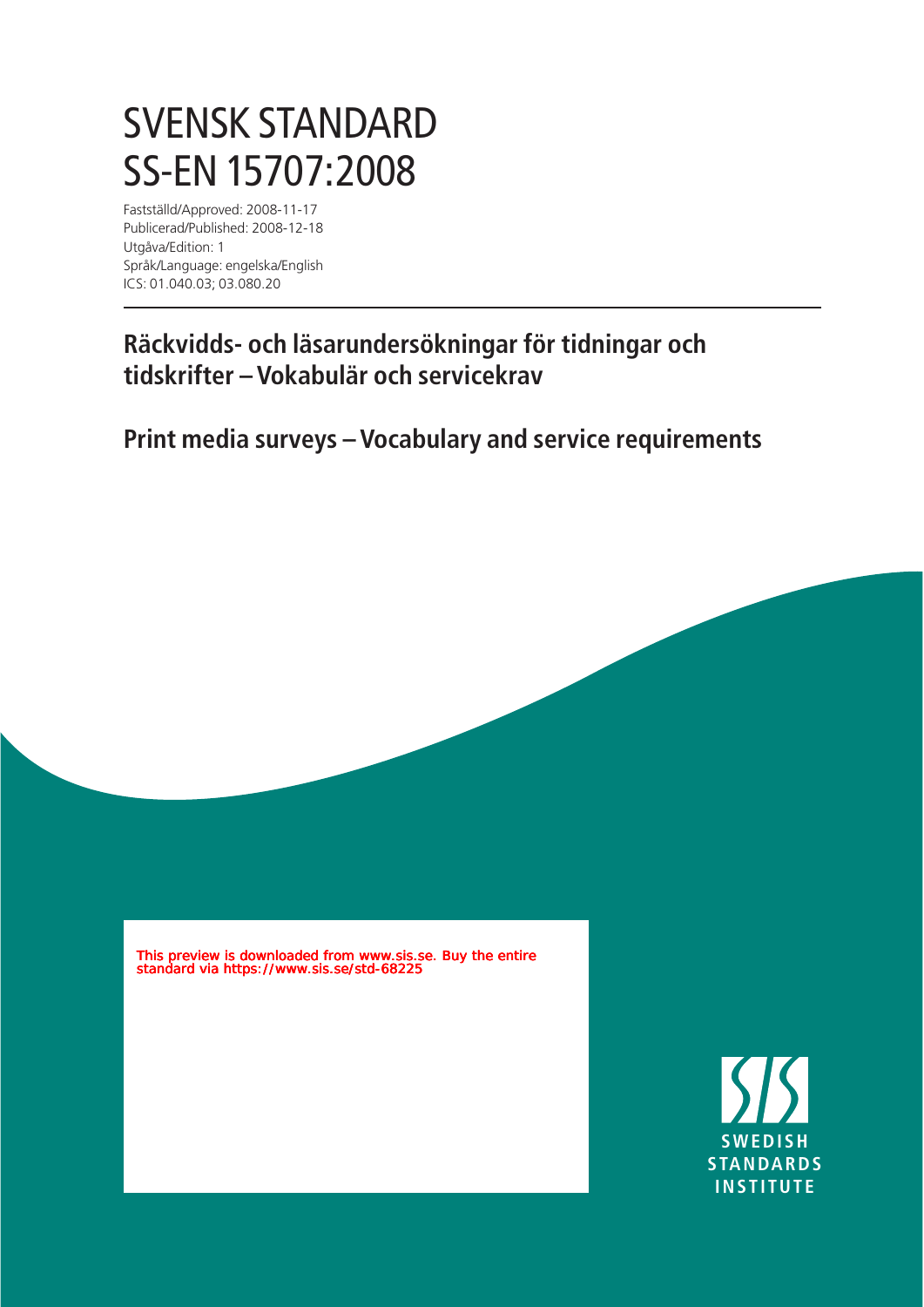# Hitta rätt produkt och ett leveranssätt som passar dig

#### **Standarder**

Genom att följa gällande standard både effektiviserar och säkrar du ditt arbete. Många standarder ingår dessutom ofta i paket.

#### **Tjänster**

Abonnemang är tjänsten där vi uppdaterar dig med aktuella standarder när förändringar sker på dem du valt att abonnera på. På så sätt är du säker på att du alltid arbetar efter rätt utgåva.

e-nav är vår online-tjänst som ger dig och dina kollegor tillgång till standarder ni valt att abonnera på dygnet runt. Med e-nav kan samma standard användas av flera personer samtidigt.

#### **Leveranssätt**

Du väljer hur du vill ha dina standarder levererade. Vi kan erbjuda dig dem på papper och som pdf.

#### **Andra produkter**

Vi har böcker som underlättar arbetet att följa en standard. Med våra böcker får du ökad förståelse för hur standarder ska följas och vilka fördelar den ger dig i ditt arbete. Vi tar fram många egna publikationer och fungerar även som återförsäljare. Det gör att du hos oss kan hitta över 500 unika titlar. Vi har även tekniska rapporter, specifikationer och "workshop agreement". Matriser är en översikt på standarder och handböcker som bör läsas tillsammans. De finns på sis.se och ger dig en bra bild över hur olika produkter hör ihop.

#### **Standardiseringsprojekt**

Du kan påverka innehållet i framtida standarder genom att delta i någon av SIS ca 400 Tekniska Kommittéer.

# Find the right product and the type of delivery that suits you

#### **Standards**

By complying with current standards, you can make your work more efficient and ensure reliability. Also, several of the standards are often supplied in packages.

#### **Services**

Subscription is the service that keeps you up to date with current standards when changes occur in the ones you have chosen to subscribe to. This ensures that you are always working with the right edition.

e-nav is our online service that gives you and your colleagues access to the standards you subscribe to 24 hours a day. With e-nav, the same standards can be used by several people at once.

#### **Type of delivery**

You choose how you want your standards delivered. We can supply them both on paper and as PDF files.

#### **Other products**

We have books that facilitate standards compliance. They make it easier to understand how compliance works and how this benefits you in your operation. We produce many publications of our own, and also act as retailers. This means that we have more than 500 unique titles for you to choose from. We also have technical reports, specifications and workshop agreements. Matrices, listed at sis.se, provide an overview of which publications belong together.

#### **Standardisation project**

You can influence the content of future standards by taking part in one or other of SIS's 400 or so Technical Committees.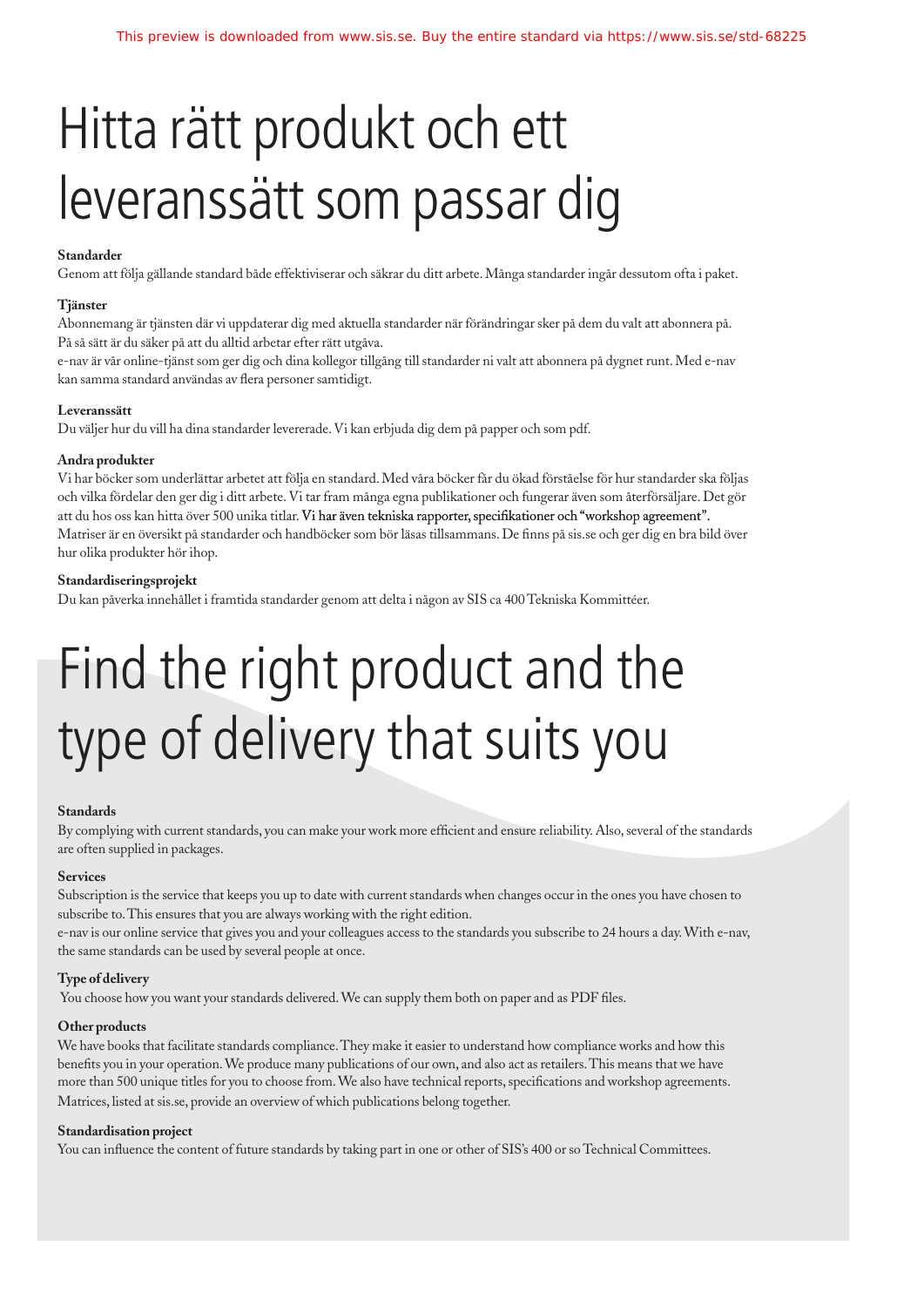Europastandarden EN 15707:2008 gäller som svensk standard. Detta dokument innehåller den officiella engelska versionen av EN 15707:2008.

The European Standard EN 15707:2008 has the status of a Swedish Standard. This document contains the official English version of EN 15707:2008.

av denna produkt regleras av slutanvändarlicensen som återfinns i denna produkt, se standardens sista sidor.

<sup>©</sup> Copyright/Upphovsrätten till denna produkt tillhör SIS, Swedish Standards Institute, Stockholm, Sverige. Användningen<br>av denna produkt regleras av slutanvändarlicensen som återfinns i denna produkt, se standardens sis

Upplysningar om sakinnehållet i standarden lämnas av SIS, Swedish Standards Institute, telefon 08-555 520 00. Standarder kan beställas hos SIS Förlag AB som även lämnar allmänna upplysningar om svensk och utländsk standard.

Information about the content of the standard is available from the Swedish Standards Institute (SIS), tel +46 8 555 520 00. Standards may be ordered from SIS Förlag AB, who can also provide general information about Swedish and foreign standards.

SIS Förlag AB, SE 118 80 Stockholm, Sweden. Tel: +46 8 555 523 10. Fax: +46 8 555 523 11. E-mail: sis.sales@sis.se Internet: www.sis.se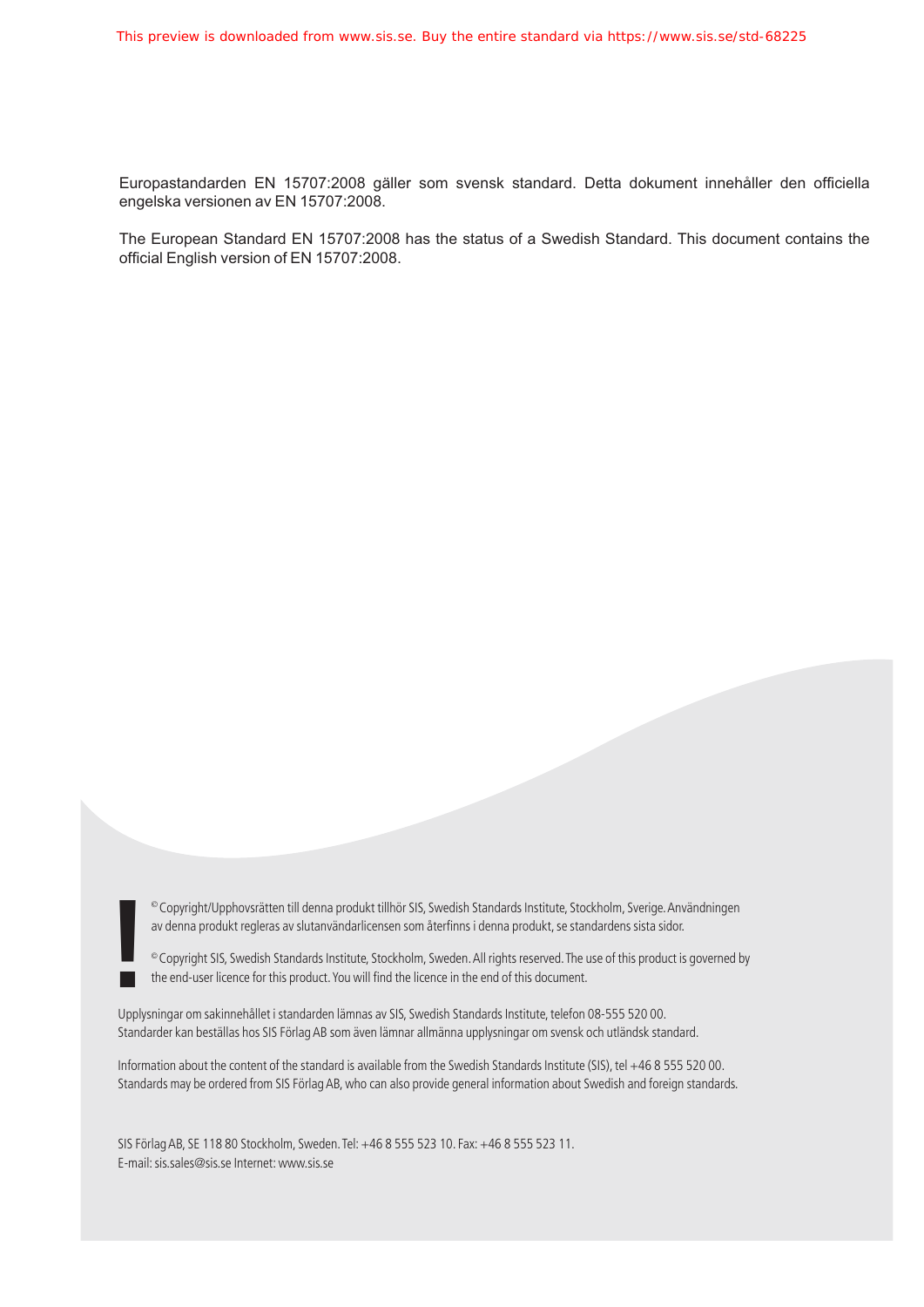This preview is downloaded from www.sis.se. Buy the entire standard via https://www.sis.se/std-68225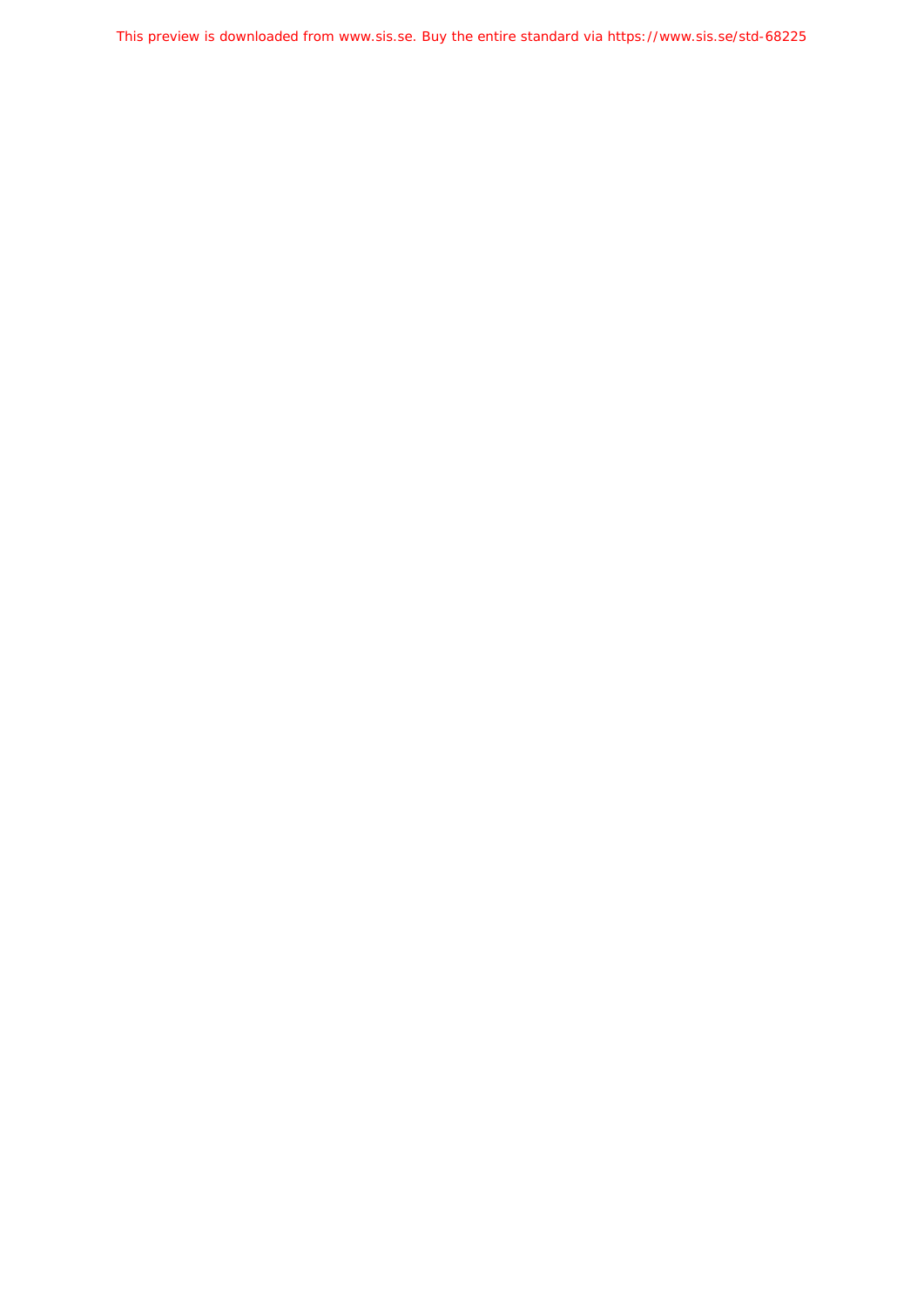# EUROPEAN STANDARD NORME EUROPÉENNE EUROPÄISCHE NORM

**EN 15707**

November 2008

ICS 01.040.03; 03.080.20

English Version

# Print media surveys - Vocabulary and service requirements

Mesure d'audience de la presse écrite - Vocabulaire et exigences de service

Printmedienanalysen - Begriffe und Dienstleistungsanforderungen

This European Standard was approved by CEN on 25 September 2008.

CEN members are bound to comply with the CEN/CENELEC Internal Regulations which stipulate the conditions for giving this European Standard the status of a national standard without any alteration. Up-to-date lists and bibliographical references concerning such national standards may be obtained on application to the CEN Management Centre or to any CEN member.

This European Standard exists in three official versions (English, French, German). A version in any other language made by translation under the responsibility of a CEN member into its own language and notified to the CEN Management Centre has the same status as the official versions.

CEN members are the national standards bodies of Austria, Belgium, Bulgaria, Cyprus, Czech Republic, Denmark, Estonia, Finland, France, Germany, Greece, Hungary, Iceland, Ireland, Italy, Latvia, Lithuania, Luxembourg, Malta, Netherlands, Norway, Poland, Portugal, Romania, Slovakia, Slovenia, Spain, Sweden, Switzerland and United Kingdom.



EUROPEAN COMMITTEE FOR STANDARDIZATION COMITÉ EUROPÉEN DE NORMALISATION EUROPÄISCHES KOMITEE FÜR NORMUNG

**Management Centre: rue de Stassart, 36 B-1050 Brussels**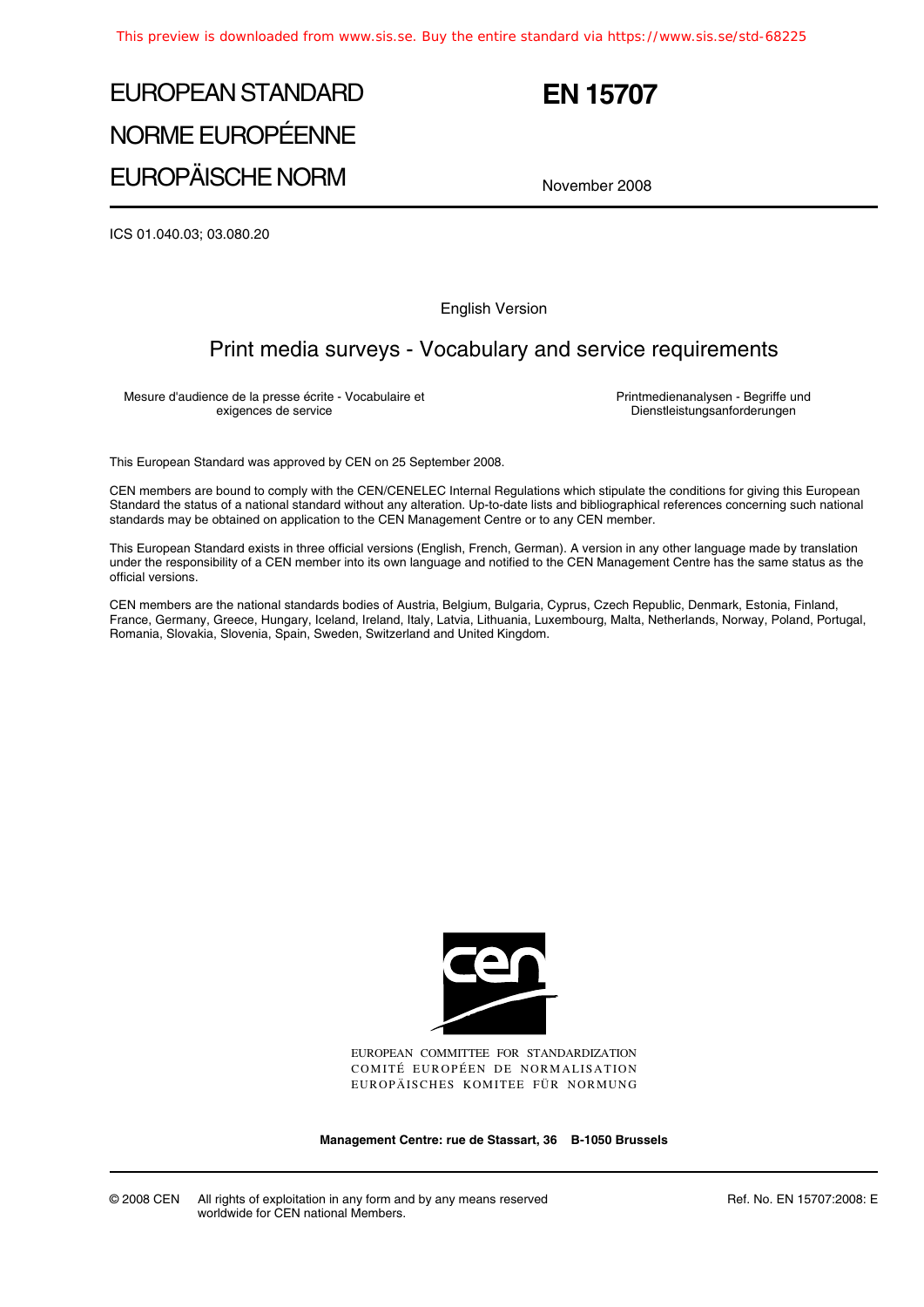This preview is downloaded from www.sis.se. Buy the entire standard via https://www.sis.se/std-68225 SS-EN 15707:2008 (E)

# **Contents**

| 1            |  |  |
|--------------|--|--|
| $\mathbf{2}$ |  |  |
| 3            |  |  |
| 4            |  |  |
| 4.1          |  |  |
| 4.1.1        |  |  |
| 4.1.2        |  |  |
| 4.1.3        |  |  |
| 4.1.4        |  |  |
| 4.1.5        |  |  |
| 4.1.6        |  |  |
| 4.1.7        |  |  |
| 4.1.8        |  |  |
| 4.1.9        |  |  |
| 4.2          |  |  |
| 4.2.1        |  |  |
| 4.2.2        |  |  |
| 4.2.3        |  |  |
| 4.2.4        |  |  |
| 4.3          |  |  |
| 4.3.1        |  |  |
| 4.3.2        |  |  |
| 4.4          |  |  |
| 4.4.1        |  |  |
| 4.4.2        |  |  |
| 4.4.3        |  |  |
| 444          |  |  |
| 4.4.5        |  |  |
| 4.5          |  |  |
| 4.5.1        |  |  |
| 4.5.2        |  |  |
| 4.5.3        |  |  |
| 4.5.4        |  |  |
| 4.5.5        |  |  |
|              |  |  |
| 4.6          |  |  |
| 4.6.1        |  |  |
| 4.6.2        |  |  |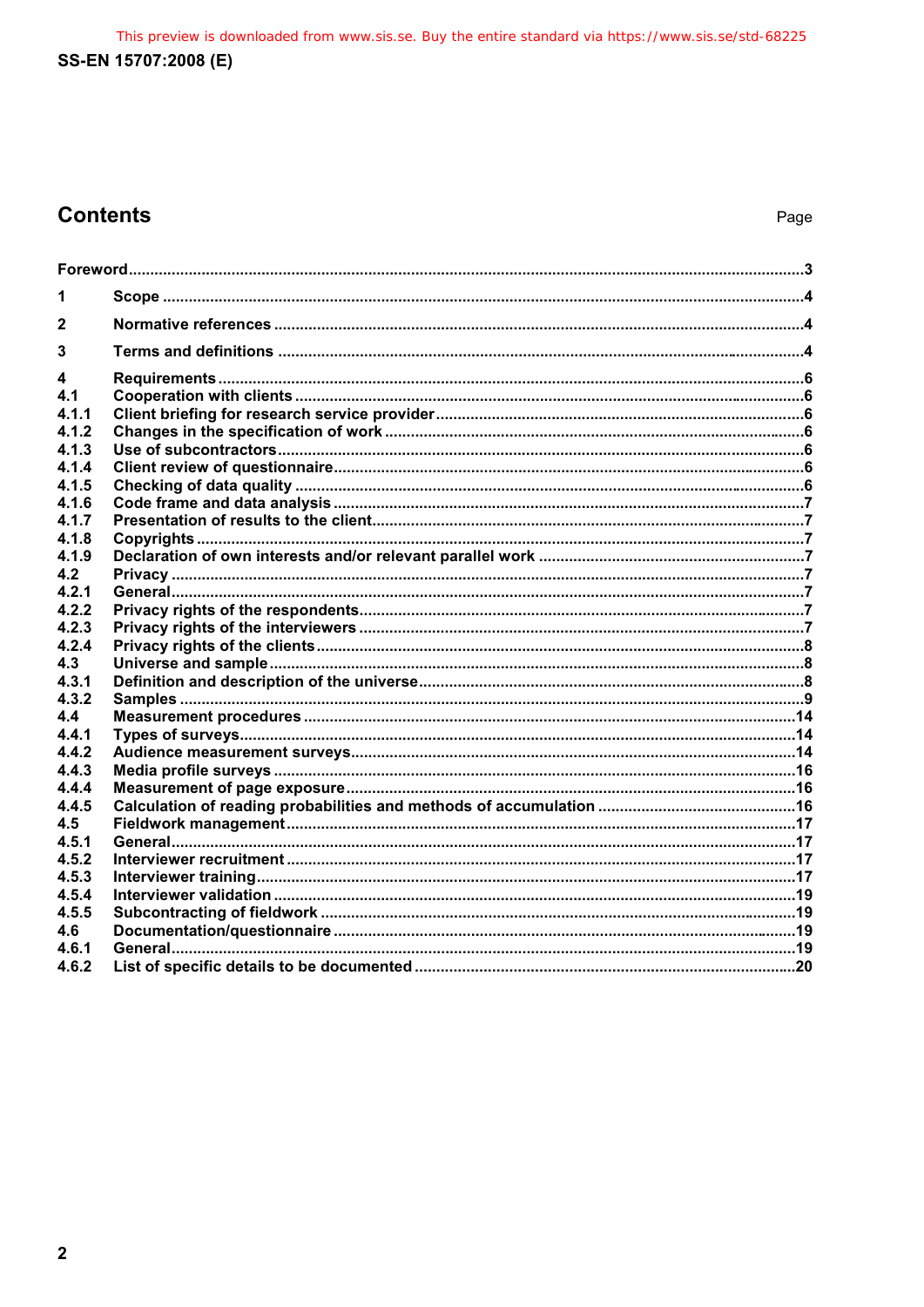# **Foreword**

This document (EN 15707:2008) has been prepared by Technical Committee CEN/TC 376 "Project Committee - Print media analyses services", the secretariat of which is held by DIN.

This European Standard shall be given the status of a national standard, either by publication of an identical text or by endorsement, at the latest by May 2009, and conflicting national standards shall be withdrawn at the latest by May 2009.

Attention is drawn to the possibility that some of the elements of this document may be the subject of patent rights. CEN [and/or CENELEC] shall not be held responsible for identifying any or all such patent rights.

According to the CEN/CENELEC Internal Regulations, the national standards organizations of the following countries are bound to implement this European Standard: Austria, Belgium, Bulgaria, Cyprus, Czech Republic, Denmark, Estonia, Finland, France, Germany, Greece, Hungary, Iceland, Ireland, Italy, Latvia, Lithuania, Luxembourg, Malta, Netherlands, Norway, Poland, Portugal, Romania, Slovakia, Slovenia, Spain, Sweden, Switzerland and the United Kingdom.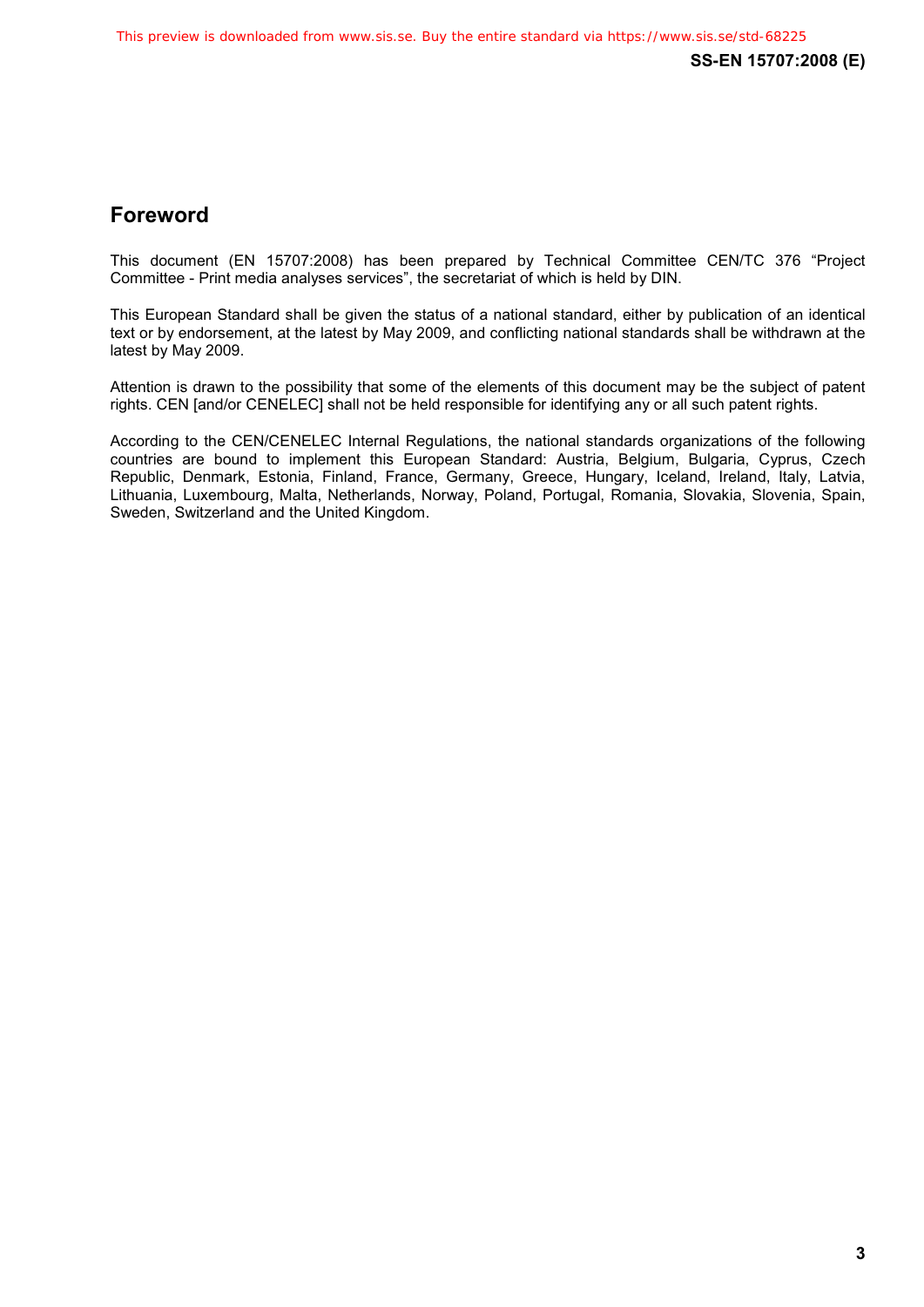# **1 Scope**

This European Standard specifies the vocabulary and service requirements for media surveys in the field of print media.

# **2 Normative references**

The following referenced documents are indispensable for the application of this document. For dated references, only the edition cited applies. For undated references, the latest edition of the referenced document (including any amendments) applies.

ISO 20252:2006, *Market, opinion and social research — Vocabulary and service requirement*s

# **3 Terms and definitions**

For the purposes of this document, the following terms and definitions apply.

# **3.1**

#### **client**

individual, organization, department or division, internal or external, which requests or commissions a research project

[ISO 20252:2006, 2.8]

#### **3.2**

#### **code**

numeric or alpha character or combination of characters associated with each response category

[ISO 20252:2006, 2.9]

#### **3.3**

#### **code frame**

list of categories with associated codes for classifying responses

[ISO 20252:2006, 2.10]

# **3.4**

# **first reading yesterday (FRY)**

variation of the "Recent Reading" model in which for all titles being read a question follows if a particular copy (issue) has been read yesterday for the first time

#### **3.5**

#### **first reading in publishing interval (FRIPI)**

variation of the FRY-model in which for all titles being read a question follows if the particular titles has been read within the last publication interval for the first time

# **3.6**

#### **frequency**

frequency of being exposed to a medium within a specific time period

# **3.7**

#### **interview**

activity of collecting information from respondents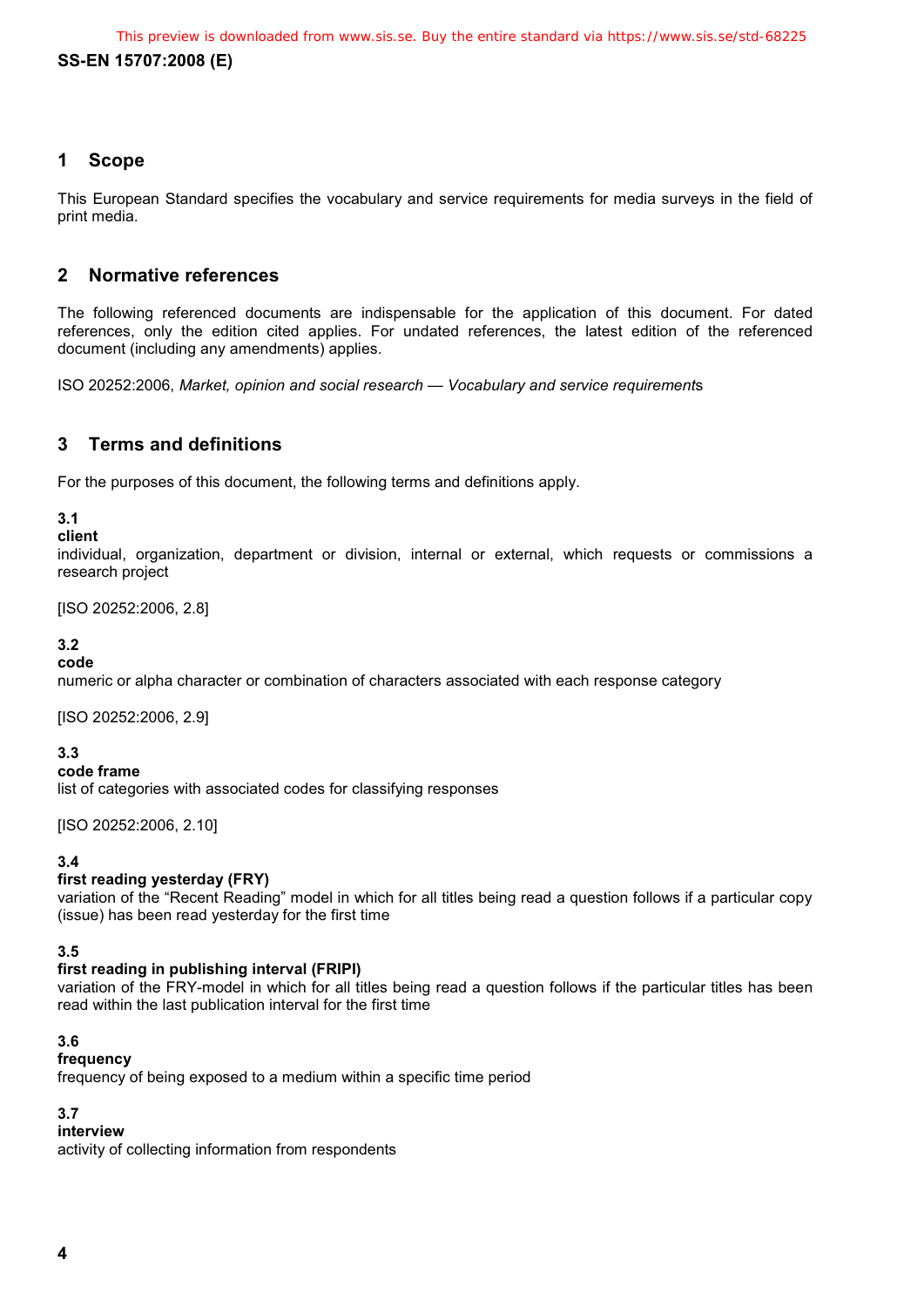This preview is downloaded from www.sis.se. Buy the entire standard via https://www.sis.se/std-68225

**EN 15707:2008 (E) SS-EN 15707:2008 (E)**

# **3.8**

#### **print medium**

newspaper or magazine either sold or freely distributed

# **3.9**

# **questionnaire**

structured tool for collecting data consisting of a series of questions

[ISO 20252:2006, 2.44]

# **3.10**

# **quota sampling**

method of constructing a sample so that it conforms to a predefined structure with respect to certain variables

[ISO 20252:2006, 2.45]

# **3.11**

# **random sampling**

procedure such that each member of the sampling frame has a specific positive chance of being included in the sample

[ISO 20252:2006, 2.40]

# **3.12**

#### **reach**

share of target persons within a universe exposed to a medium within a specific time period

# **3.13**

#### **readership projection**

projection in absolute figures of the share of target persons exposed to a medium within a specific time period

# **3.14**

# **readership profile**

structure of the readership of a particular title

#### **3.15**

**recent reading**  reading within a specific time period

#### **3.16**

# **representativeness**

extent to which a sample represents the defined target population

[ISO 20252:2006, 2.47]

# **3.17**

# **research service provider**

individual, organization, department or division, internal or external, which conducts research projects or parts of them

# **3.18**

#### **respondent**

person from whom data are collected

# **3.19**

**sample**  subset of the target population from which data are to be collected

[ISO 20252:2006, 2.52]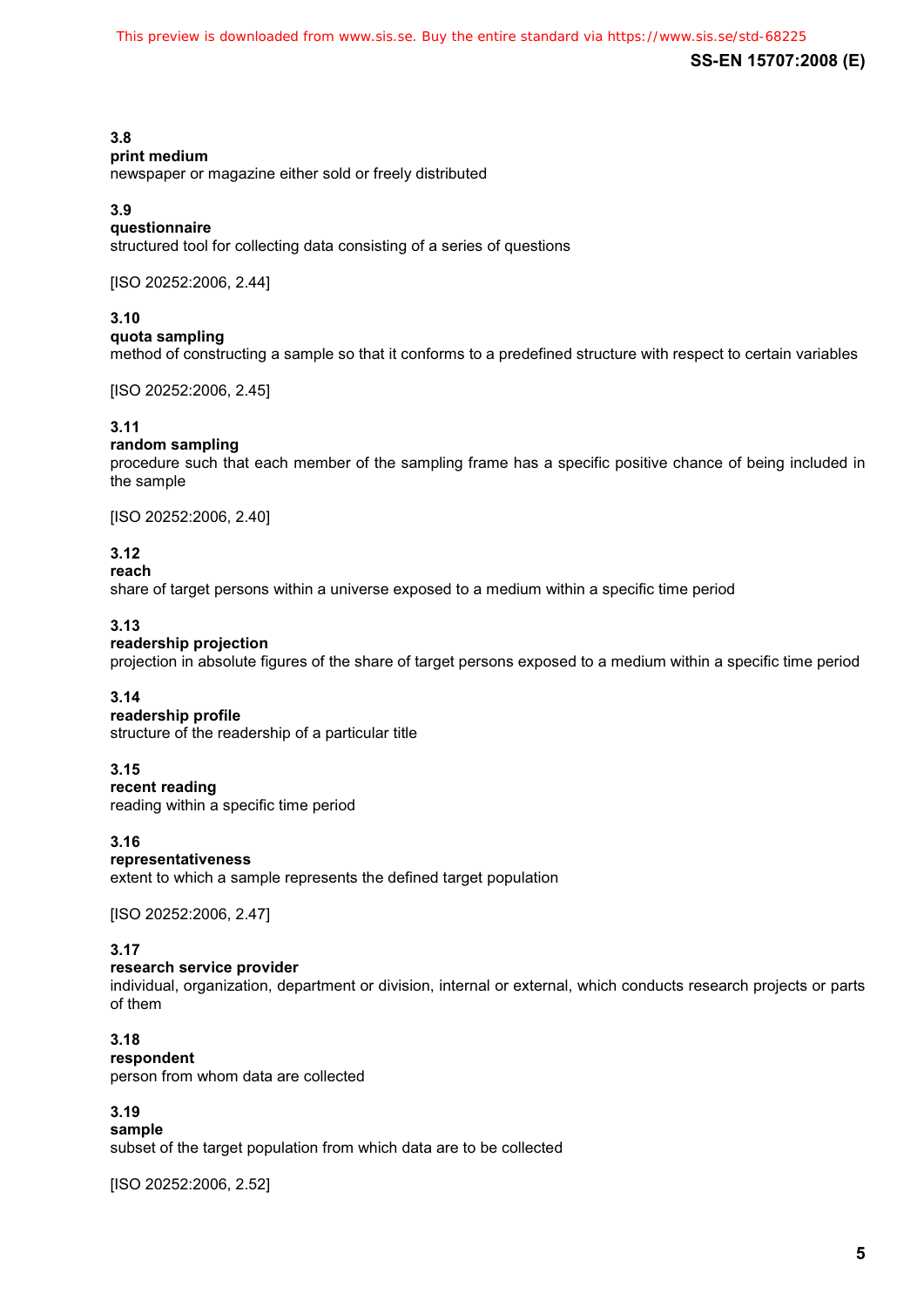**EN 15707:2008 (E) SS-EN 15707:2008 (E)**

# **3.20**

#### **sampling frame**

list of population elements or other appropriate sources from which sample members are selected

[ISO 20252:2006, 2.53]

# **3.21**

# **subcontractor**

individual, organization, department or division, internal or external, which takes responsibility for executing an element of the research project on behalf of the research service provider

# **3.22**

#### **target population**

population of interest to which inferences are to be made

[ISO 20252:2006, 2.60]

**3.23 universe**  synonym for target population

# **4 Requirements**

# **4.1 Cooperation with clients**

# **4.1.1 Client briefing for research service provider**

If the objectives of the research projects and/or other requirements do not appear to be described fully enough in the client's documents, the research service provider shall request a more detailed briefing from the client. Any briefing shall be documented.

# **4.1.2 Changes in the specification of work**

The research service provider shall be responsible for agreeing and confirming in writing with the client any changes that will affect the project or client requirements, which may include the cost, timing and any other agreements stated in the research proposal, cost quotation or contract.

# **4.1.3 Use of subcontractors**

The research service provider shall inform the client which subcontractors, if any, are to be used, for any part of the research process, before these subcontractors undertake the work. Any subsequent changes in subcontractors to be used shall also be communicated to the client.

# **4.1.4 Client review of questionnaire**

The research service provider shall give the client the opportunity to participate in the design and/or the review of the questionnaire. The research service provider shall obtain the approval of the questionnaire unless it is waived by the client. This approval shall be documented.

# **4.1.5 Checking of data quality**

The research service provider shall allow the client to check the quality of data collection as well as data editing. Clients shall be informed if their checking could affect the quality of the data collected. The research service provider shall take adequate steps to ensure that the identity of respondents and interviewers is protected and that clients agree to respect this.